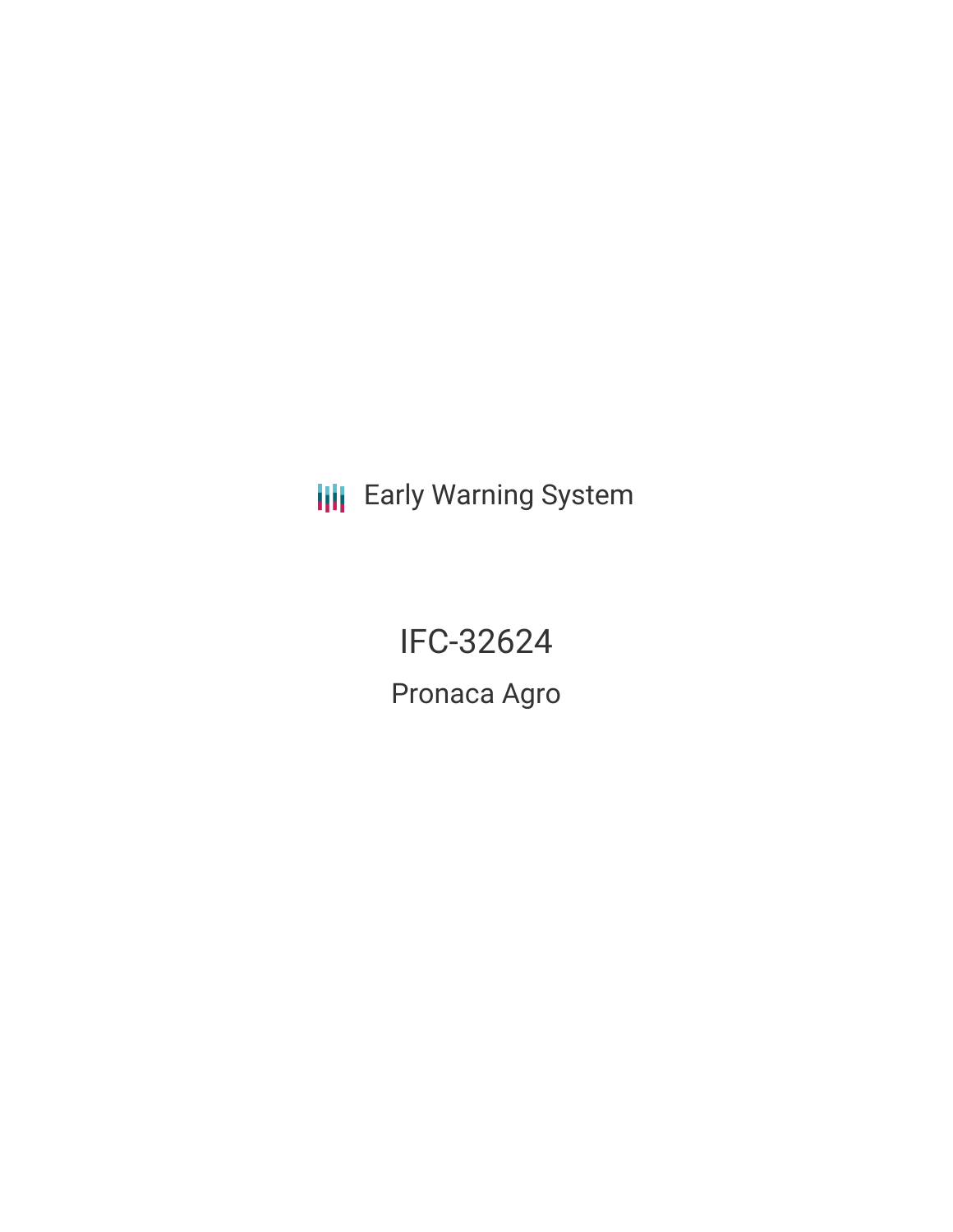# **Quick Facts**

朋

| <b>Countries</b>                | Ecuador                                 |
|---------------------------------|-----------------------------------------|
| <b>Financial Institutions</b>   | International Finance Corporation (IFC) |
| <b>Status</b>                   | Active                                  |
| <b>Bank Risk Rating</b>         | B                                       |
| <b>Voting Date</b>              | 2013-05-23                              |
| <b>Borrower</b>                 | Procesadora Nacional de Alimentos C.A.  |
| <b>Potential Rights Impacts</b> | Labor & Livelihood, Right to Health     |
| <b>Investment Type(s)</b>       | Loan                                    |
| <b>Investment Amount (USD)</b>  | \$70.00 million                         |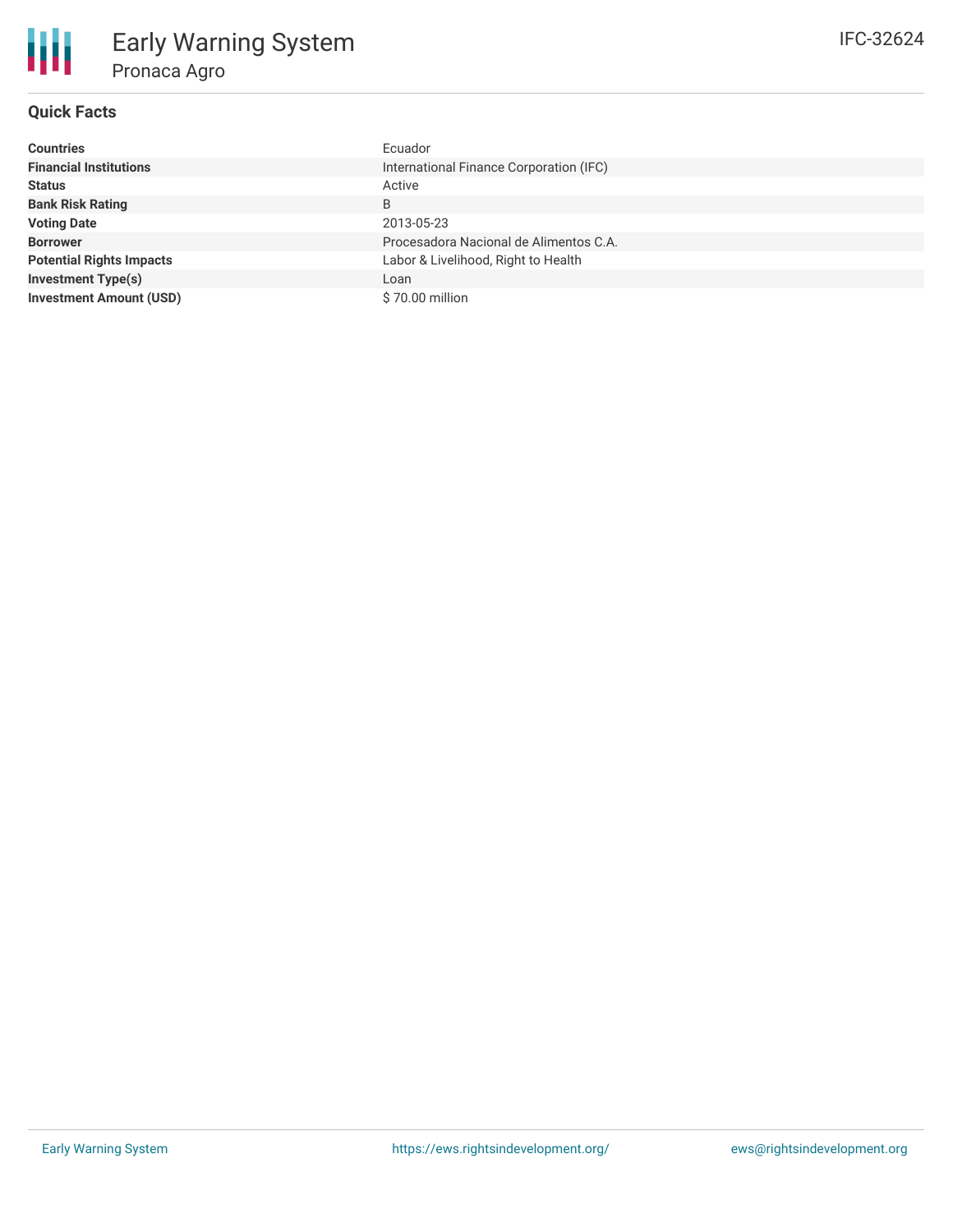# **Project Description**

The proposed project will allow the expansion of PROCESADORA NACIONAL DE ALIMENTOS C.A. PRONACA (PRONACA), a poultry and pork processor. The proposed facility will help the PRONACA finance its growth both domestically and abroad.

# **LOCATION OF PROJECT AND DESCRIPTION OF SITE**

The PRONACA's poultry processing plants are located in Quito, Bucay and Valle Hermoso. PRONACA also has a pork processing facility in Valle Hermoso, next to its poultry processing plant in Santo Domingo de los Colorados. PRONACA's distribution facilities are located in or around Ecuador's main urban centers, primarily Guayaquil and Quito. The Company's feed mills are located in Puembo, Durun, and Quevedo. Farms and hatcheries are located in semi-rural areas for bio-security reasons. Pork and broiler farms are located near Santo Domingo de los Colorados. Additional broiler farms are located near Bucay and in the outskirts of Quito.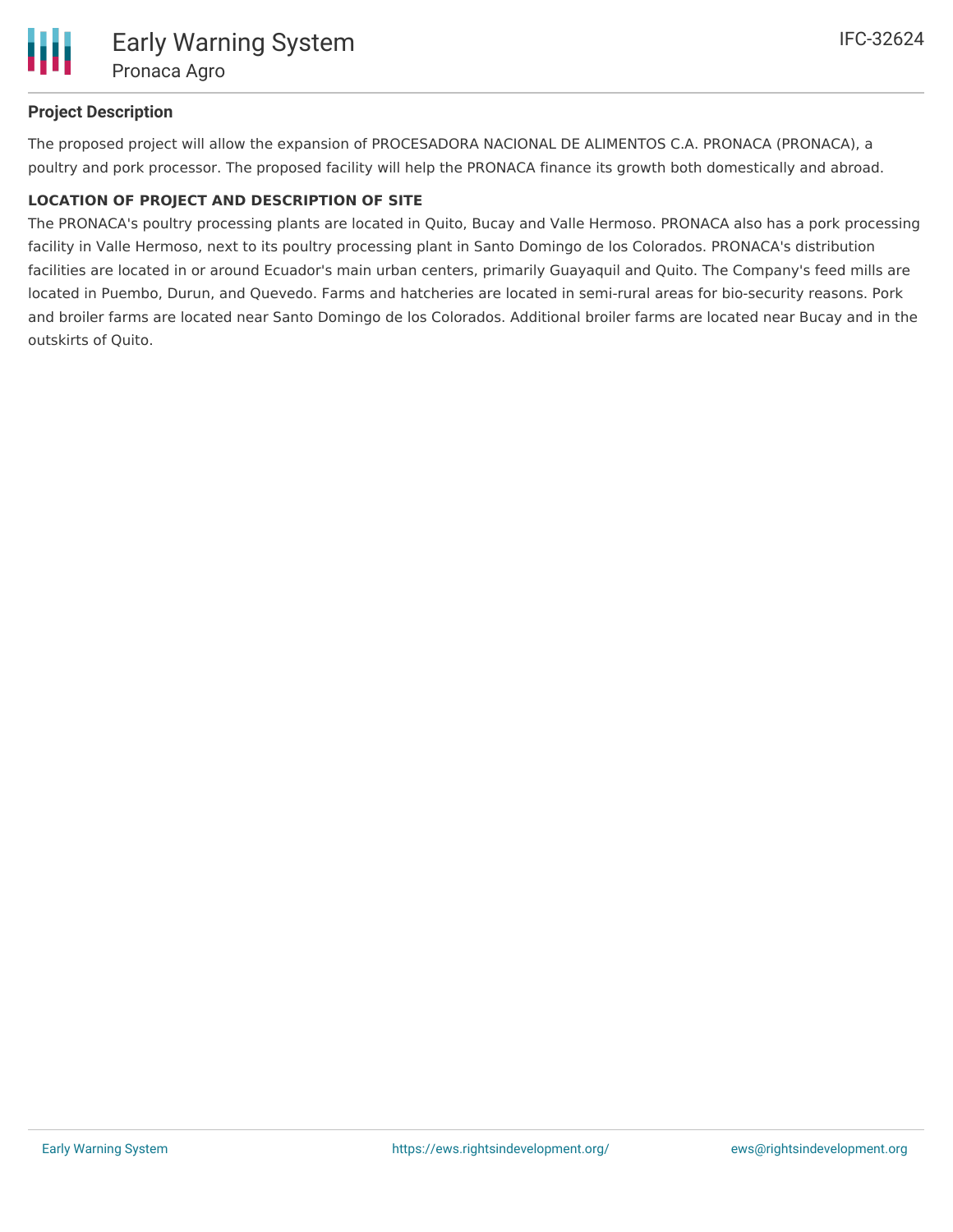

# **Early Warning System Project Analysis**

## **RISK CATEGORIZATION**

The IFC classified this Project as Category B. The Project's principal risks and impacts will be associated with incremental pork and poultry production activities in Ecuador and the potential cross-border expansion.

Key environmental and social risks and impacts are likely to be similar to those in the PRONACA's existing operations, including, for example: management of solid and liquid wastes; effluents and emissions; occupational health and safety; human resource policy and working conditions of employees; and supply chain management for poultry and corn.

## **APPLICABLE IFC PERFORMANCE STANDARDS**

- PS 1 Assessment and Management of Environmental and Social Risks and Impacts
- PS 2 Labor and working conditions
- PS 3 Resource Efficiency and Pollution Prevention
- PS 4 Community Health, Safety and Security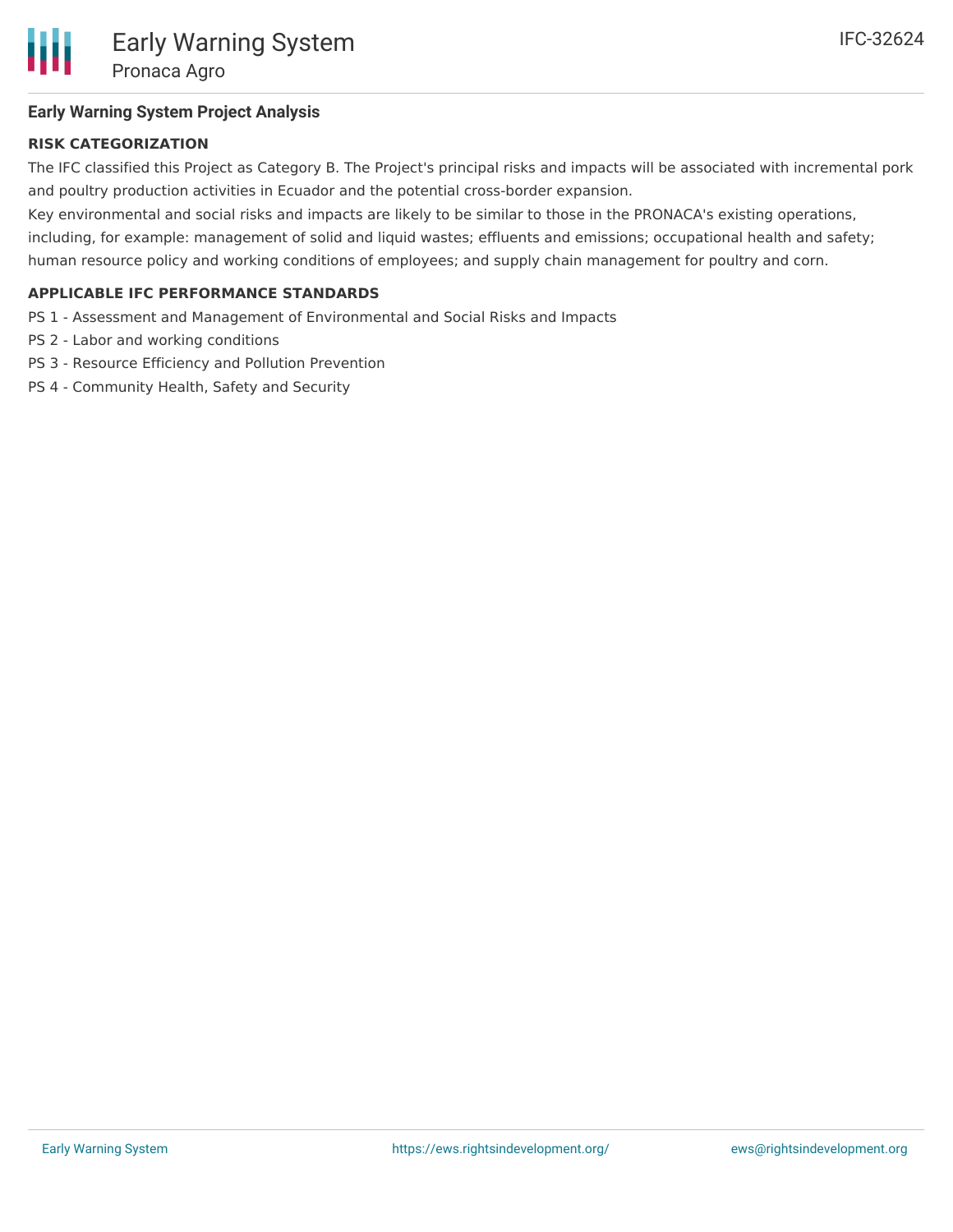# **People Affected By This Project**

### **ENVIRONMENTAL AND HUMAN RIGHTS RISK ASSESSMENT**

#### **RIGHT TO HEALTH**

IFC reports that a review of wastewater discharge monitoring information for the Company's operations in Ecuador shows that some facilities still have occasional non-conformances. Going forward, as spelt out in the Enivronmental and Social Action Plan, the Company will develop and implement action plans to address non-conformances of wastewater discharges from existing facilities in Ecuador (i.e. Inaexpo; Avepica; Faenadora Bucay; and Alimentos Quevedo).

The following survey questions should be raised by communities and individuals affected by PRONACA's activities:

- Has your health been affected since the beginning of the investment project?
- Has the health of some community groups been more affected than others?
- Has women's health been affected since the beginning of the investment project?
- If there have been public health problems related to the investment project, were you informed of these problems?
- What opportunities (legal or other) are available if you feel that your right to health has been affected?
- If your right to health has been affected, did the government take any measures to redress the situation?

#### **LABOR RIGHTS**

The IFC reports that PRONACA has approximately 7,700 direct employees, of which approximately 65% are dedicated to operational activities with the remaining dedicated to administrative functions (i.e. project planning, accounting, human resources management, etc).

Ecuador has ratified the ILO conventions on freedom of association and collective bargaining and Ecuadorian laws protect workers' rights in this regard. The Company reports that despite the fact that they do not restrict workers' rights in this respect, none of its employees belong to external unions. There is an Employee Association which represents the workers common interests and regularly meets with Company management. Going forward, as spelt out in the ESAP, the Company will ensure that the Internal Employment Rules Handbook explicitly mentions workers' rights to associate freely in accordance with Ecuadorian law.

Going forward and as part of the Company's expansion activities, Pronaca will develop and implement a formal community engagement procedure applicable to expansion activities inside and outside of Ecuador. The procedure will define community engagement planning and implementation appropriate to the level of potential risk and impacts associated with the Company's operations.

The following survey questions should be raised by communities and individuals affected by PRONACA's activities:

- Are all workers free to form a union and join the union of their choice?
- Are women and men equally free to form a union and join the union of their choice?
- Can you freely obtain information about unions?
- Do workers have the right to strike?
- Can you freely participate in union meetings?
- Do you consider that your union is able to function freely?
- Can you bargain for better working conditions (i.e. engage in collective bargaining with the company)?
- Do you feel that you are discriminated against because you are a member of a union?
- Are children under 14 being recruited and employed by the company (or any joint venture partners, subsidiaries or subcontractors) in the context of this investment project?

Are children under 18 being recruited and employed by the company to work in dangerous jobs (including jobs in unsafe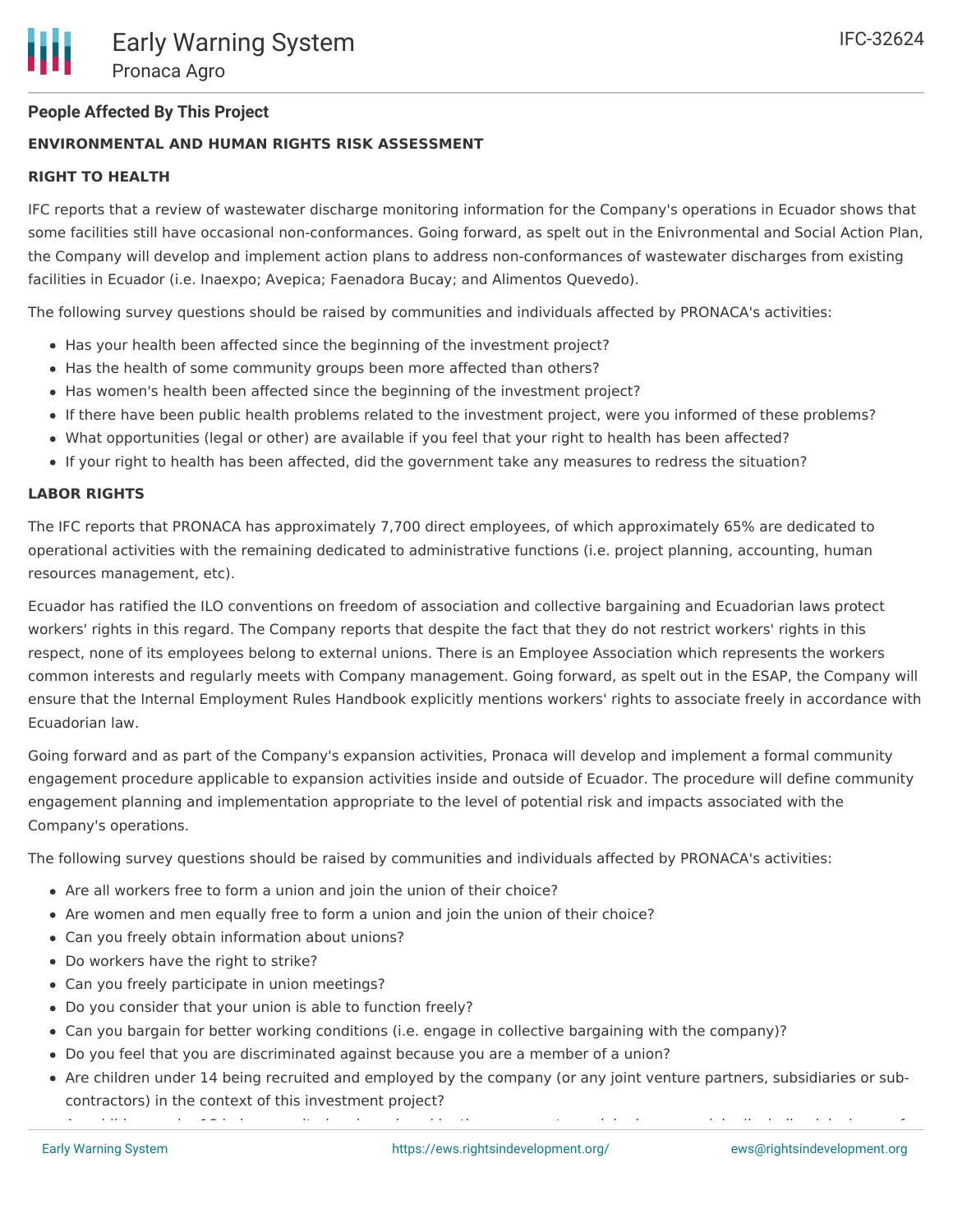

#### **Investment Description**

• International Finance Corporation (IFC)

The proposed investment is a corporate facility, which entails providing an A loan from IFC's own account of up to US\$70 million to finance PRONACA's expansion in Ecuador and abroad. PRONACA has also received a \$10 million loan from the Inter-American Investment Corporation (IIC).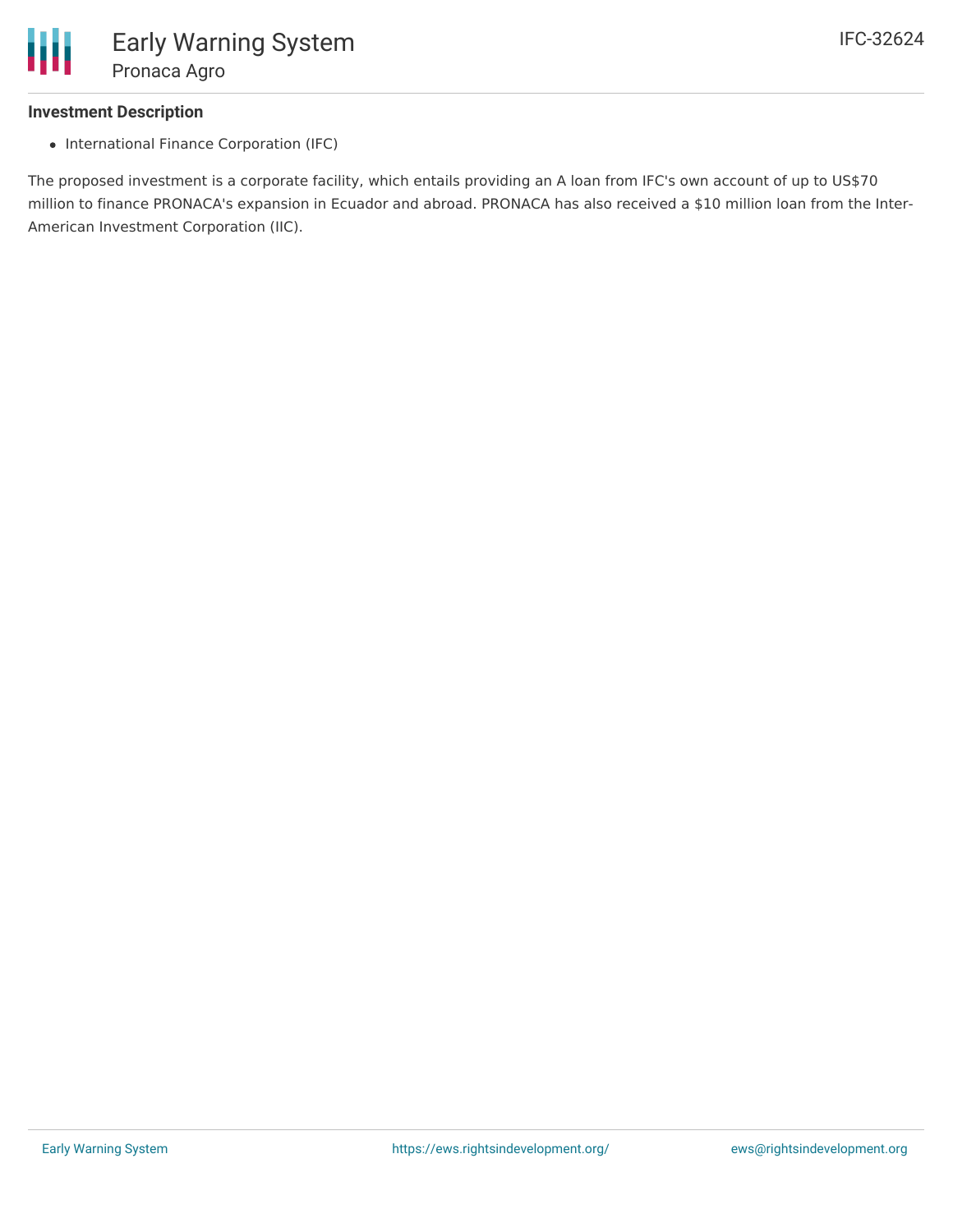

# **Private Actors Description**

Pronaca is a private company, owned by the Klein (41%), Bakker (41%), Ribadeneira (9%), and Gerritsen (8%) families, along with some other individual local investors (1%).

PROCESADORA NACIONAL DE ALIMENTOS C.A. PRONACA (PRONACA), an Ecuadorian company, processes and sells food from the meat, agribusiness and aquaculture sectors. The company has expanded its borders with productive and commercial activities to Brazil, Colombia and United States.

PRONACA initiated its operations in 1958 and today it produces and commercializes meats (poultry, pork, and turkey), agricultural productsi.e., heart of palm, artichoke, rice, and corn value added products i.e., canned and processed meats, rice and eggs, as well as animal feed and pet foods. Pronaca has been operating in the Ecuadorian market for more than 50 years and has operations in other countries of the region, such as Colombia and, until recently, in Brazil and Costa Rica. PRONACA's latest business is the production and sales of palm hearts, which makes Ecuador one of the leading exporters of palm hearts. PRONACA is setting up palm heart operations elsewhere in the region, including Brazil.

PRONACA also has a fish processing business (Mr. Fish) which relies on the supply of wild catch mahi mahi and tuna fish to support a small production of frozen fish products. Mr. Fish represents less than 3% of the total frozen fish market in Ecuador and even less of the total fish processing industry.

PRONACA is a private company, owned by the Klein (41%), Bakker (41%), Ribadeneira (9%), and Gerritsen (8%) families, along with some other individual local investors (1%).

PRONACA owns Inaexpo, which exports agricultural products to 27 countries in the Americas, Asia, Africa, and Europe.

PRONACA receives credits from the Clean Development Mechanism for its swine waste management program.

#### **PAST IFC FUNDING:**

PRONACA has been an IFC client since 2003, with two investment projects to expand, recapitalize, and upgrade its operations. IFC supported these activities through two loans (in 2004 and 2008), totaling US\$50 million. The IFC provided Advisory Services to PRONACA relating to water treatment and increasing energy efficiency. PRONACA expected to use the 2008 loan to support key investments to maintain its operations and to finance permanent working capital. IFC classified these investments as Category B projects.

#### **PAST HUMAN RIGHTS ABUSES:**

A. In December 2010, local stakeholders in the area of Santo Domingo de los Tsachilas filed a complaint with the CAO. The complainants believe that the pork processing facilities in the province are polluting water sources, soil and air quality, including negative environmental impact to a protected forest. The complainants also state that the processing facilities lack the required environmental licenses to operate and that appropriate environmental assessments were never undertaken by the company. The CAO concluded that the case did not merit an audit of IFC's due diligence and monitoring of its involvement in PRONACA's operations, and the case was closed with no further action in November 2011.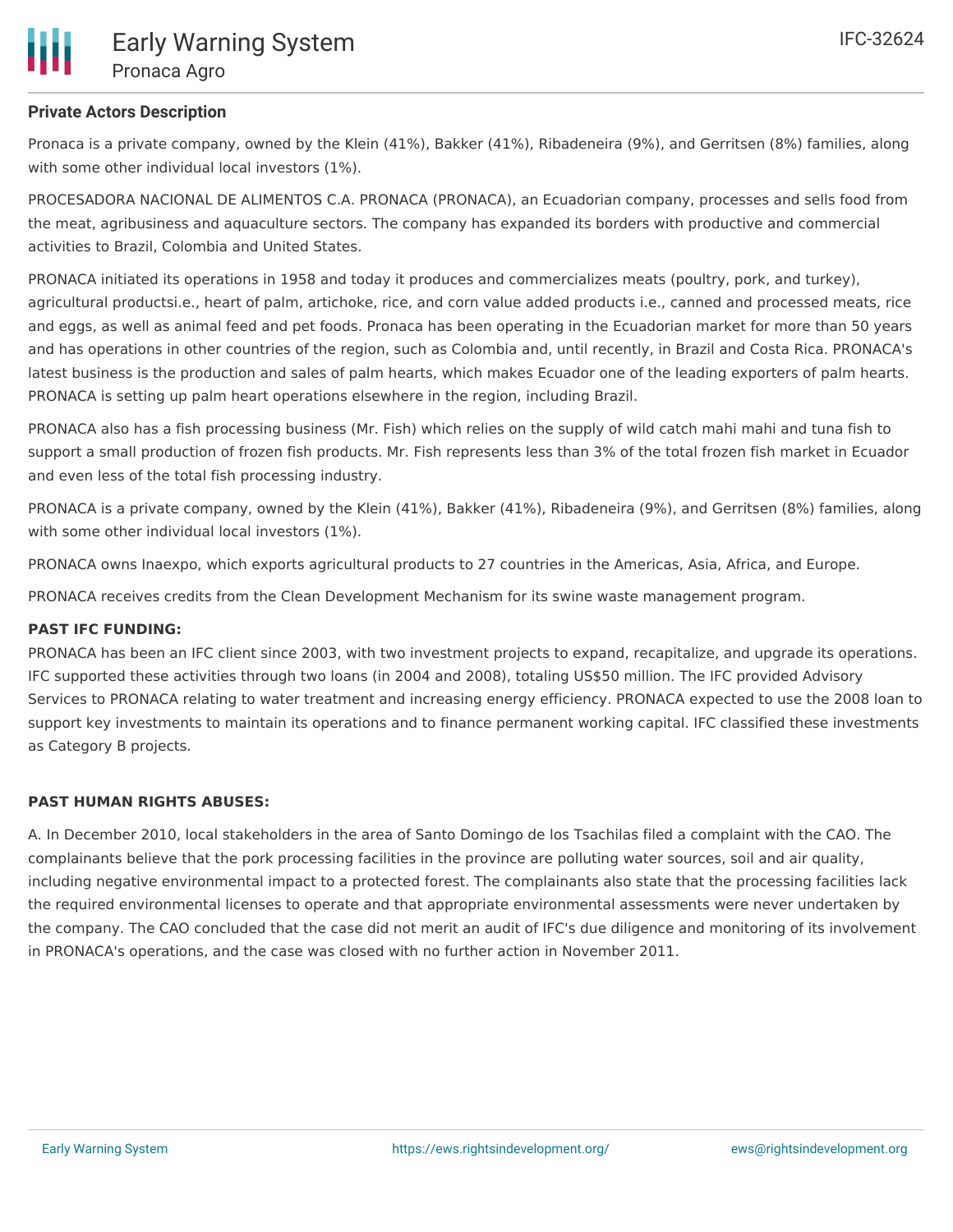

# Early Warning System Pronaca Agro

| <b>IFC-32624</b> |
|------------------|
|                  |

| <b>Private Actor 1</b>   | <b>Private Actor</b><br>1 Role | <b>Private Actor</b><br>Sector | <b>Relation</b>          | <b>Private Actor 2</b>                 | <b>Private Actor</b><br>2 Role | <b>Private Actor</b><br>2 Sector |  |
|--------------------------|--------------------------------|--------------------------------|--------------------------|----------------------------------------|--------------------------------|----------------------------------|--|
| $\overline{\phantom{0}}$ | $\overline{\phantom{0}}$       |                                | $\overline{\phantom{0}}$ | Procesadora Nacional de Alimentos C.A. | Client                         | $\overline{\phantom{a}}$         |  |